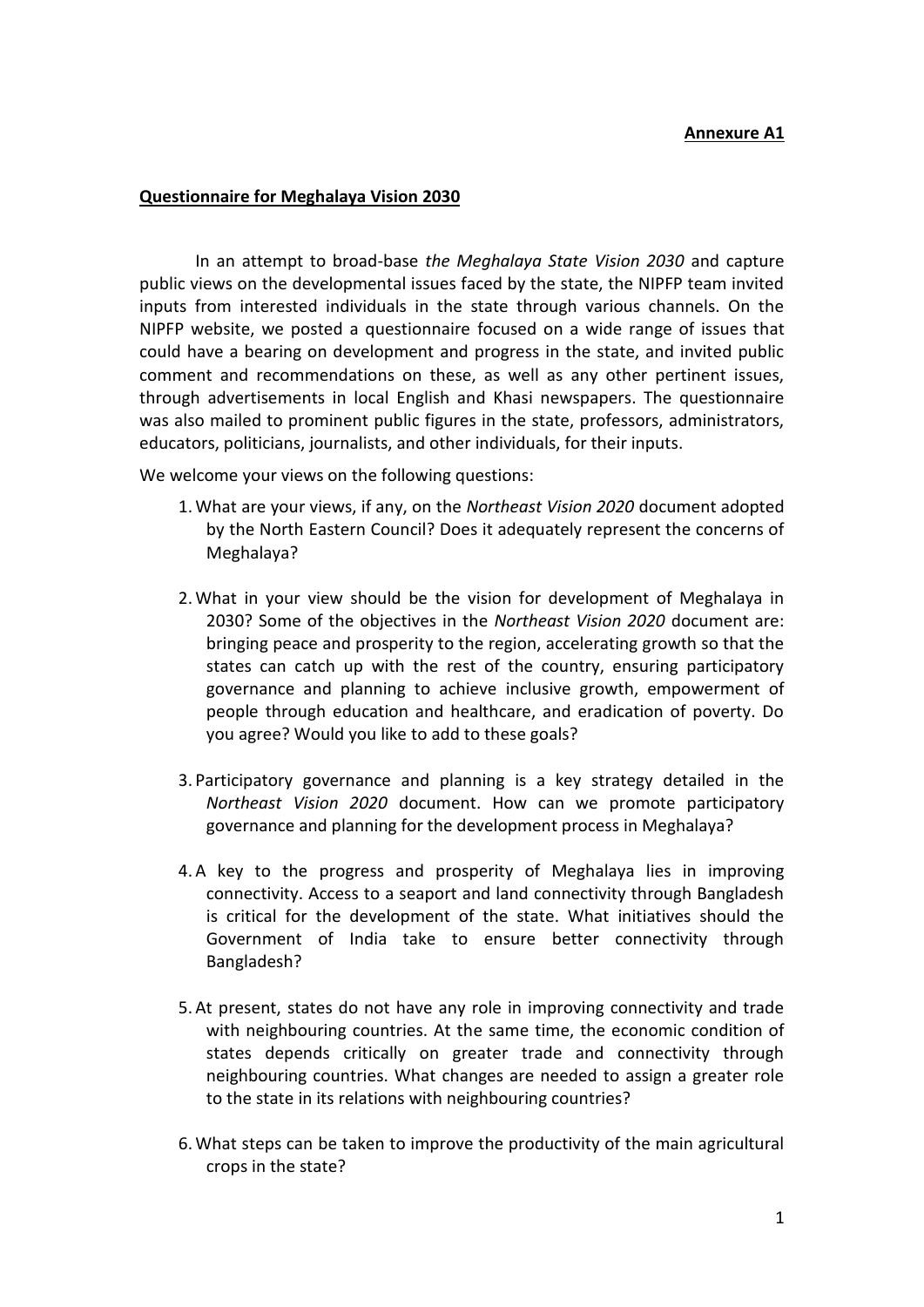- 7. There is widespread practice of Jhum cultivation in the state. Do you think it is detrimental to the environment? In your view, is there a sustainable alternative to ihumming?
- 8.What initiatives are needed to improve marketing links and cold storage facilities for agricultural produce in the state?
- 9.What initiatives are needed to attract investment in agri-processing activities? How can we co-ordinate policies with other north-eastern states so that producers have a large enough processing activity to make it economically viable?
- 10. What are the major infrastructure initiatives you would recommend for the development of markets and promotion of trade and investment in the state?
- 11. What specific initiatives would you recommend to improve (i) land connectivity, (ii) inland water connectivity, (iii) air connectivity, and (iv) rail connectivity?
- 12. What in your opinion has been Meghalaya's experience with the North East Industrial and Investment Promotion Policy (NEIIPP) of the Government of India?
- 13. Do you think there is scope for setting-up of major industries like cement manufacturing in Meghalaya? What initiatives would be required to attract private investment in such industries? Should the Government of India take initiatives to invest in large public sector industries in the state?
- 14. Given that Meghalaya has a large forest area, what would be the most appropriate way to promote sustainable development of forest and mineral resources?
- 15. Do you think the Government of India should provide a transport subsidy to reduce cost disadvantages faced by the state?
- 16. What measures would you recommend to increase development expenditure by the state government?
- 17. How can we enhance the revenue base of the state to generate more revenue for development?
- 18. What are the critical bottlenecks in promoting trade with neighbouring countries, particularly Bangladesh? How can we ease these bottlenecks?
- 19. What are your views on promoting public-private partnerships (PPP) in Meghalaya?